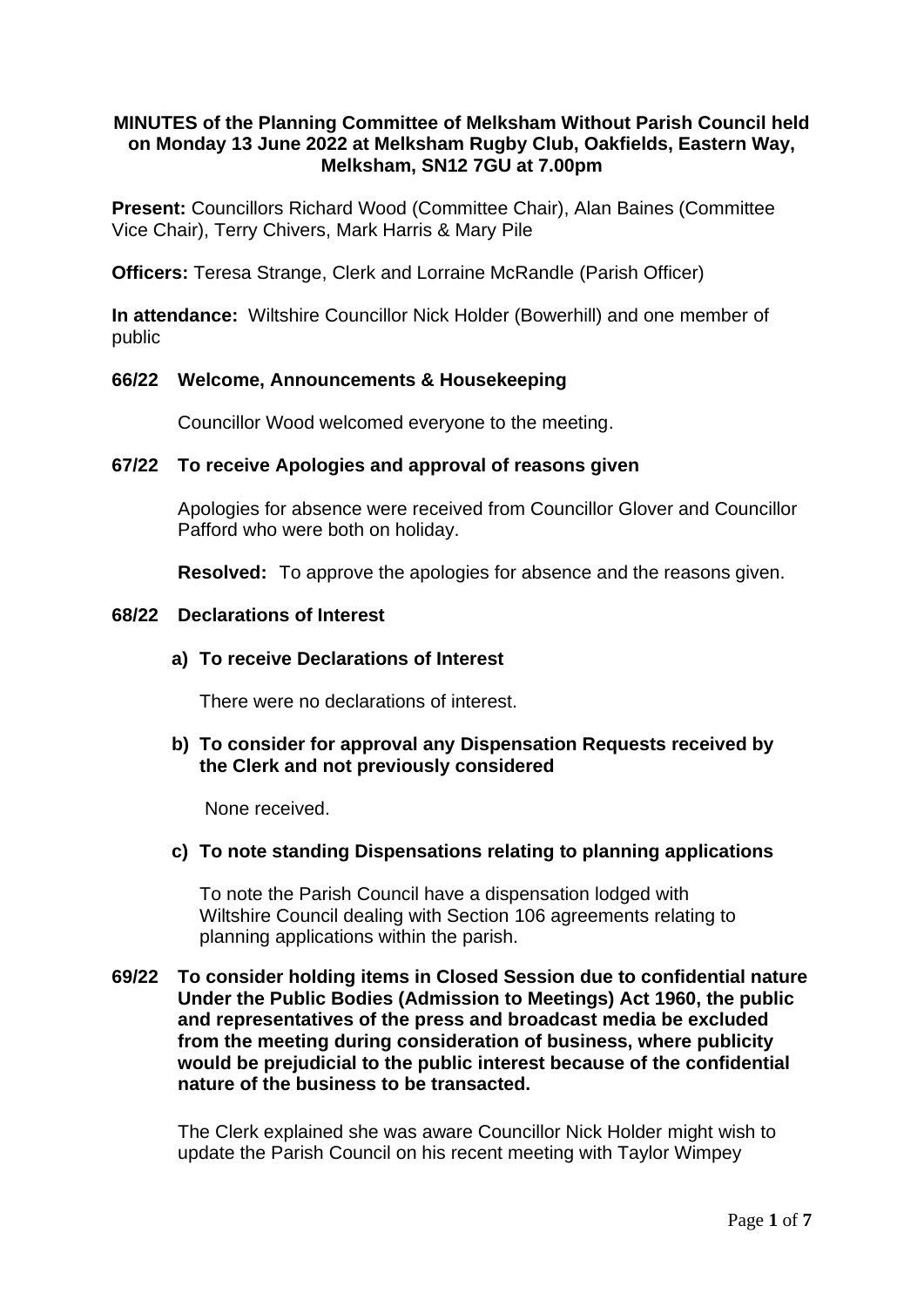regarding their Pathfinder Way development and may want those discussions in closed session.

## **70/22 Public Participation**

Councillor Holder explained planning application PL/2022/03317: 406C The Spa was in his Ward and having spoken to the Planning Officer, was happy with the proposal for a variation in condition, which would stop gravel from the driveway spilling out onto the pavement/highway.

Councillor Holder explained he was happy to update the Council on the Pathfinder Way development in public participation and not in closed session.

Councillor Holder stated that following his article in the Melksham News highlighting delays to the Pathfinder Place development with regard to the installation of public art, traffic lights and issues with the play area, he had contacted Taylor Wimpey direct, with a copy of the article and invited their Managing Director to attend a meeting which was accepted. A meeting subsequently took place last month, between the Regional Director from Bristol, Head of Customer Services, Head of Highway Installation at Taylor Wimpey and Councillor Glover with a forthright and productive meeting having taken place, with reassurances on the following timeline:

- 20 June: Installation of art installation depicting the history of Bowerhill.
- 24 June: Cabling to commission the 5 pedestrian crossings and street lights up to the Hunters Wood/The Acorns development (but not including it).

Both Councillor Holder and Glover had asked if Taylor Wimpey and Bloor Homes (Hunters Wood/The Acorns) could work closely together in getting the rest of the lighting installed.

- 11 July: Work to start on final crossing on A365 (near the play area).
- 18 July: All street lighting and pedestrian crossings working. (if timeline goes to plan)

With regard to the play area, it was understood the outstanding remedial works would hopefully be completed shortly and signed off by Wiltshire Council.

Councillor Wood thanked Councillor Holder for all his hard work in trying to get this matter resolved.

Councillor Holder stated following approaching both the National Chief Executive and Board Chairman of Taylor Wimpey they had contacted him to ask if he is happy with the outcome, to which he had responded to say he was and felt now there was a level of focus on trying to get the works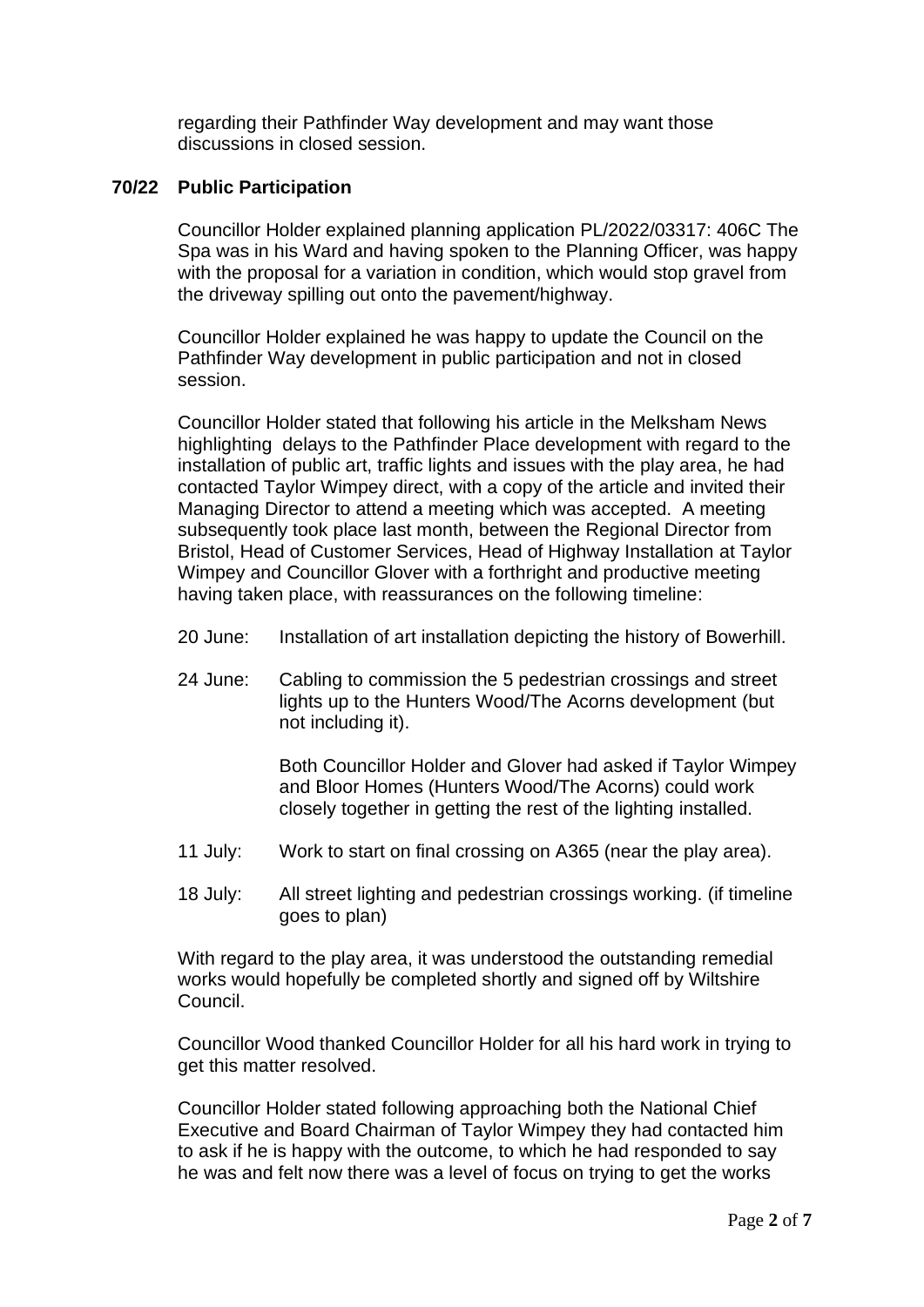complete, which there had not been previously and hoped things would progress quickly. Officers at Wiltshire Council had also been brought up to speed following the meeting.

The Clerk explained Councillor Glover had taken a picture of the two bus shelters on Pathfinder Way, as they were already rusty and contacted Wiltshire Council, to which they had responded to say the shelters had not been adopted as yet and therefore they could not do anything, however, on contacting the local Highways Technician they had responded to say they were not happy with the condition of the shelters either and would be asking for these to be replaced.

Councillor Holder explained a management company for the Pathfinder Place development had been appointed and residents would be informed in due course and until maintenance of the site had been handed over to the maintenance company, Taylor Wimpey will continue to maintain the site with regards to grass cutting, bin emptying etc.

Councillor Holder explained to residents of the development who had contacted him that they may wish to form a residents' group, similar to other groups on new developments in Melksham, in order to liaise with the management company.

### **71/22 To consider the following Planning Applications:**

**[PL/2022/02675:](https://development.wiltshire.gov.uk/pr/s/planning-application/a0i3z0000182qtCAAQ/pl202202675)** Land Adjacent to 6 Guinea Cottage, Forest Road, Melksham. of a dwelling. Outline Application (All Matters Reserved) Applicant Richard Bourne

**Comments:** Members felt there was insufficient detail provided with the plans to make informed comments and therefore, sought more information from the Planning Officer, particularly on the agricultural enterprise associated with the application prior to making their comments.

**[PL/2022/03317](https://development.wiltshire.gov.uk/pr/s/planning-application/a0i3z0000184e2UAAQ/pl202203317)**: 406C The Spa. Variation of condition 9 of 17/01107/OUT and 18/03329/REM to allow the driveway to be finished in gravel with tarmac apron to avoid spilled gravel. Applicant Jack Hallett

> **Comments:** Members object to the proposals as they felt the one metre proposed tarmac strip would not be sufficient to stop gravel overspill onto the pavement/road, which is a well used walking/cycling route, particularly for students of Melksham Oak Secondary School. Members felt the original proposal for a porous block driveway was more appropriate.

**72/22 Revised Plans** To comment on any revised plans received within the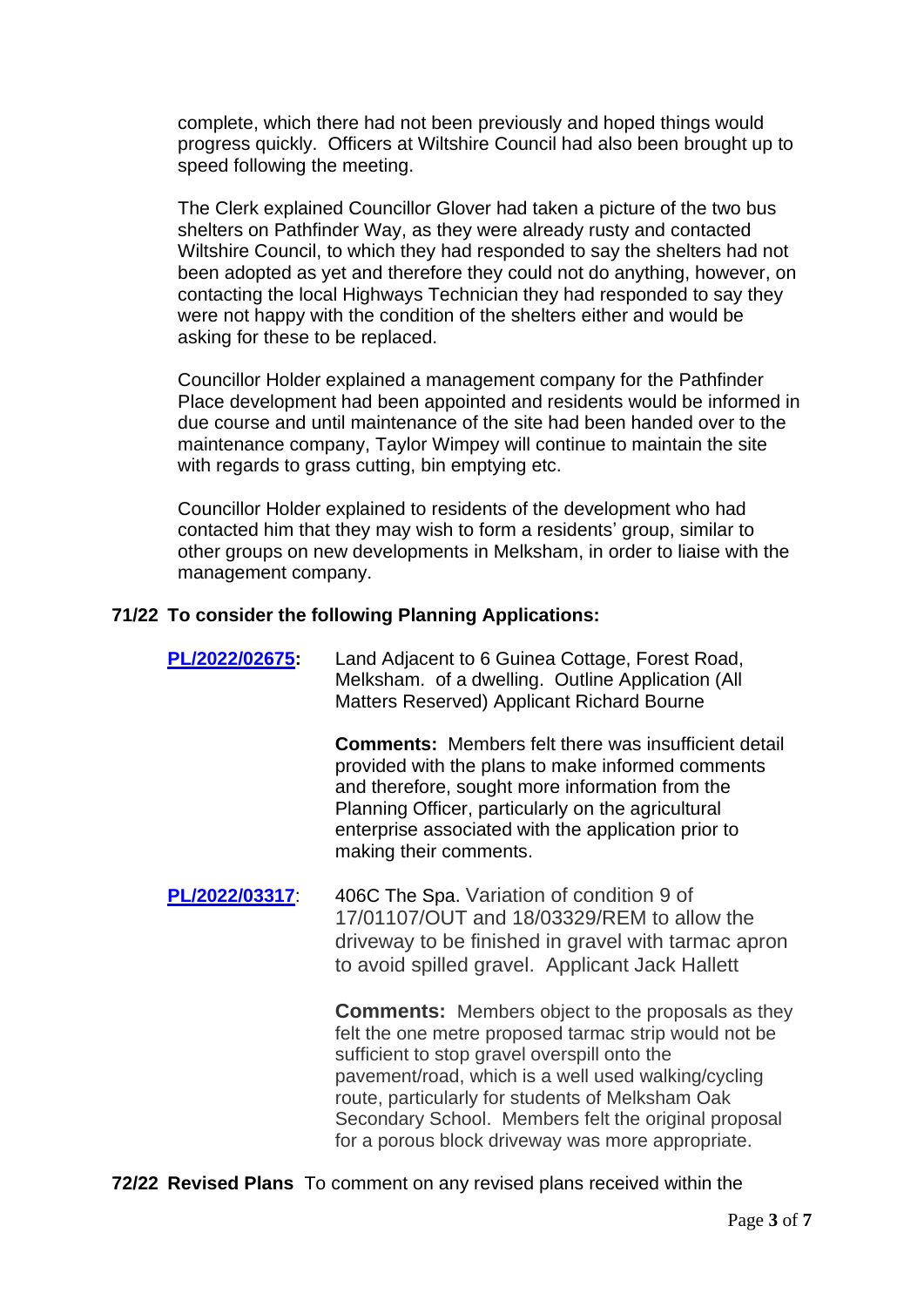required timeframe (14 days)

None received.

**73/22 Planning Enforcement:** To note any new planning enforcement queries raised and updates on previous enforcement queries.

The Clerk explained several planning enforcement queries had been raised, but was awaiting a response.

Councillor Harris noted the retrospective planning application for fencing at 12 Tangmere Close, Bowerhill had been withdrawn and whether Planning Enforcement needed to be made aware.

**Recommendation:** For Planning Enforcement to be made aware the retrospective planning application for fencing at 12 Tangmere Close had been withdrawn in order to investigate if the current fencing needed to be removed.

**74/22 Planning Appeal: APP/Y3940/W/21/3285428: Semington Road.** To note outcome of appeal hearing (upheld) and consider next steps.

Members noted with disappointment that the planning appeal for 50 affordable houses on Semington Road to the rear of Townsend Farm had been upheld by the Planning Inspectorate and planning permission granted.

Councillor Wood sought clarification on what redress was available to the Parish Council.

The Clerk felt it was difficult to challenge an appeal decision, however, following discussions with Place Studio, the Neighbourhood Plan Consultants, they strongly urged the parish council to write to Wiltshire Council to ask going forward how they would view applications for speculative development in light of this judgement, particularly as the Planning Inspectorate had stated Melksham still had Paragraph 14 protection due to the Joint Neighbourhood Plan.

Councillor Baines asked if Wiltshire Council could also be asked how they would respond if the applicant came back in the future regarding the viability of their site, given the appeal was only approved due to the 100% affordable housing element and whether they would be able to defend refusal of an application for a market value housing development on this site with the usual 30% affordable housing element.

**Recommendation:** To write to Wiltshire Council expressing the Council's disappointment in the Planning Inspector's decision and to ask going forward how they would view applications for speculative development in light of this judgement, particularly as the Planning Inspectorate had stated Melksham still had Paragraph 14 protection due to the Joint Neighbourhood Plan. To also ask how they would respond if the applicant came back in the future regarding the viability of their site, given the appeal was only approved due to the 100%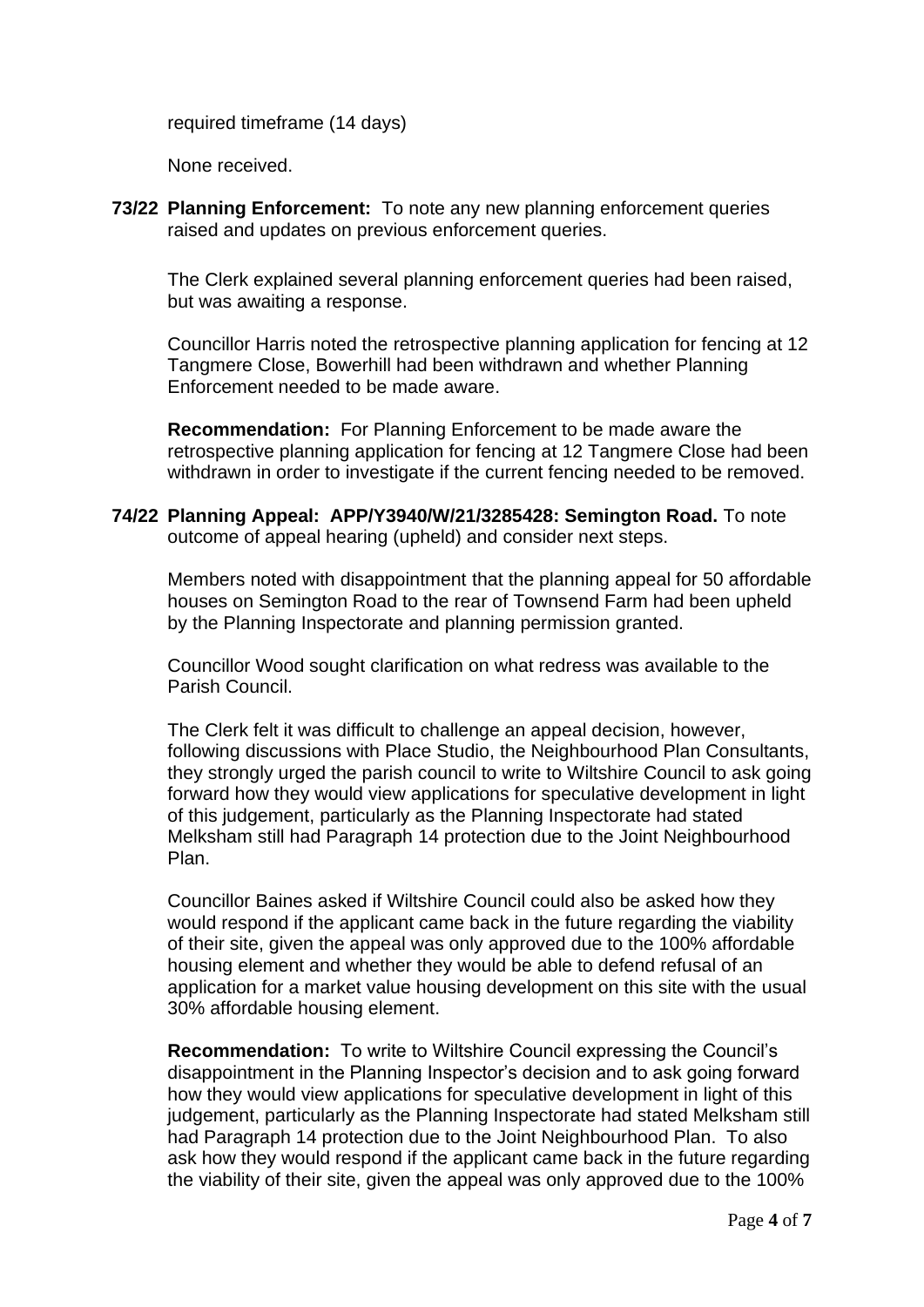affordable housing element and whether they would be able to defend refusal of an application for a market value housing development on this site with the usual 30% affordable housing element.

## **75/22 Planning Policy**

# **a) WALPA (Wiltshire Area Local Planning Alliance) Update**

The Clerk provided an update on recent WALPA activities and explained they were aware of the outcome of the recent planning appeal.

### **b) Neighbourhood Planning**

# **i) To reflect on responses to planning applications for review of the Neighbourhood Plan**

No recent responses to note.

# **ii) To note progress with Review (Update following Task Group surgeries)**

The Clerk explained the task groups had met for the first time two weeks ago with further meetings taking place later in the week and thanked those parish council members who came forward and attended the meetings and noted there was no Council representative on the Design Codes Task Group.

It was noted Councillor Harris had volunteered in the last week to join the group.

The Clerk explained various elements of technical support from AECOM had been approved.

**Recommendation:** The Planning Committee ask that Councillor Harris join the Design Codes Task Group.

### **iii) To suggest presenter for update at Area Board meeting on 22nd June**

The Clerk explained the Neighbourhood Plan Steering Group had a slot at the next Area Board meeting on 22 June in order to give an update on progress of the neighbourhood plan review and sought a steer on who should present at the meeting and explained Councillor Glover would not available.

**Recommendation:** Councillor Pafford be asked to provide an update on the review of the Neighbourhood Plan at the Area Board meeting on 22 June, with Councillor Wood, as previous Chair of the Steering Group as a substitute if necessary.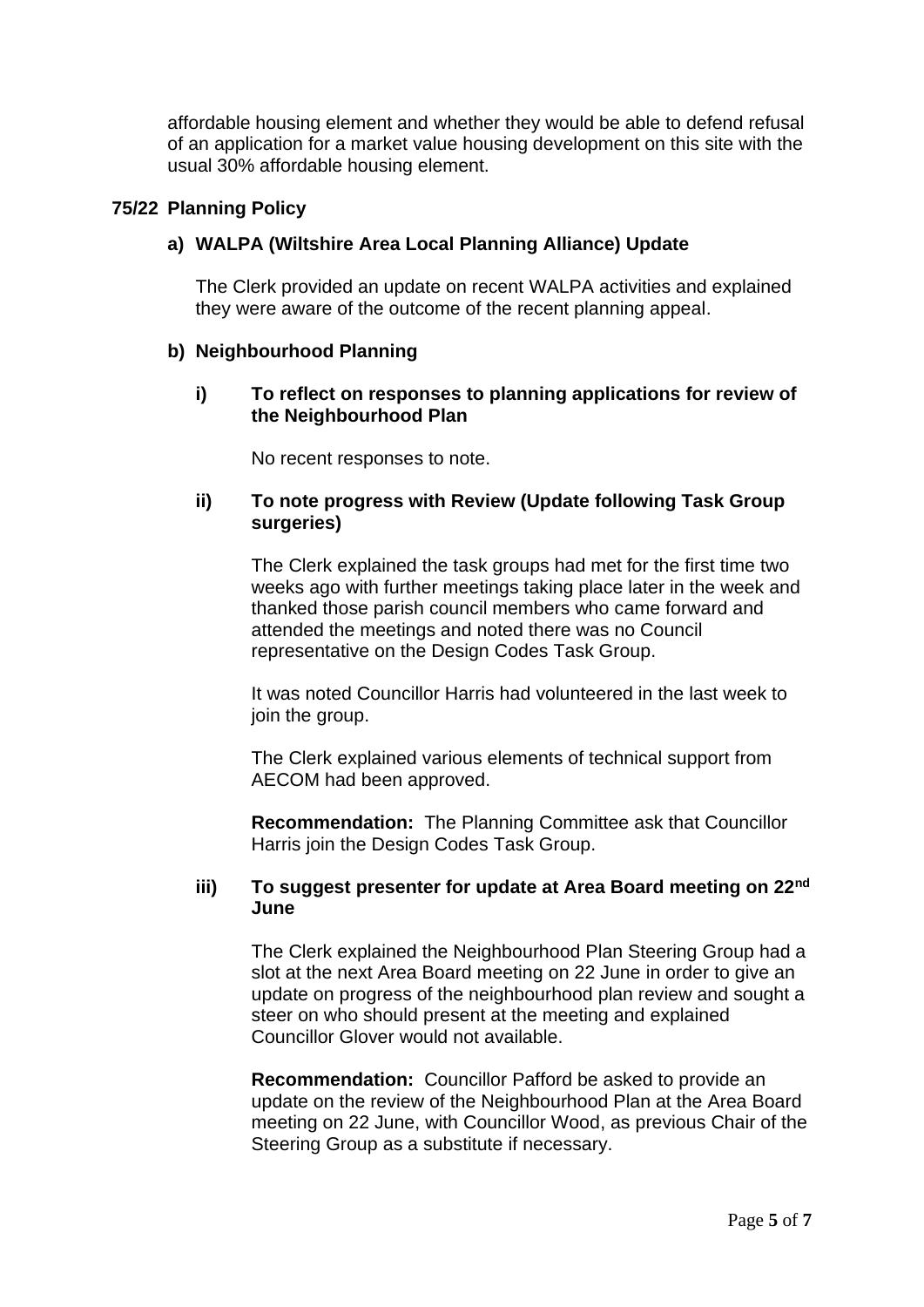# **c) Future Chippenham. To note High Court Judge deferred decision on Future Chippenham judicial review**

Members noted following a High Court Hearing challenging the Future of Chippenham Programme on 26 May that the High Court Judge had deferred their decision for approximately 3 weeks.

## **76/22 S106 Agreements and Developer meetings:** *(Standing Item)*

## **a) To note update on ongoing and new S106 Agreements**

## **i) Hunters Wood/The Acorns: Update on Footpath to rear of Melksham Oak School, Community Centre**

The Clerk explained she was still awaiting an update regarding the footpath.

# **ii) Bowood View: To receive update on play area, bins, and management company**

The Clerk explained there was no update following the recent site visit.

### **iii) Pathfinder Way: To receive update on Play Area, Street works, Public Art, School**

Councillor Holder had provided an update earlier in the meeting.

# **b) To note any S106 decisions made under delegated powers**

None to note.

### **c) Contact with developers**

## **i) Land to rear of Blackmore Farm. To note response from Rights of Way Officer on suggested improvements as part of public consultation response**

Members noted the response from the Rights of Way Officer to comments the Parish Council had made with regard to improvements to rights of way adjacent to the site as part of their submission to the public consultation for 650 homes on land to the rear of Blackmore Farm.

# **ii) Proposed Sewage Pumping Station at Beanacre: To consider fencing treatment**

The Clerk explained at the recent drop in session at St Barnabas Church, Beanacre on Wessex Water's proposals to provide first time sewerage at Beanacre they had commented that they had purchased land on the corner of Westlands Lane for their pumping station and